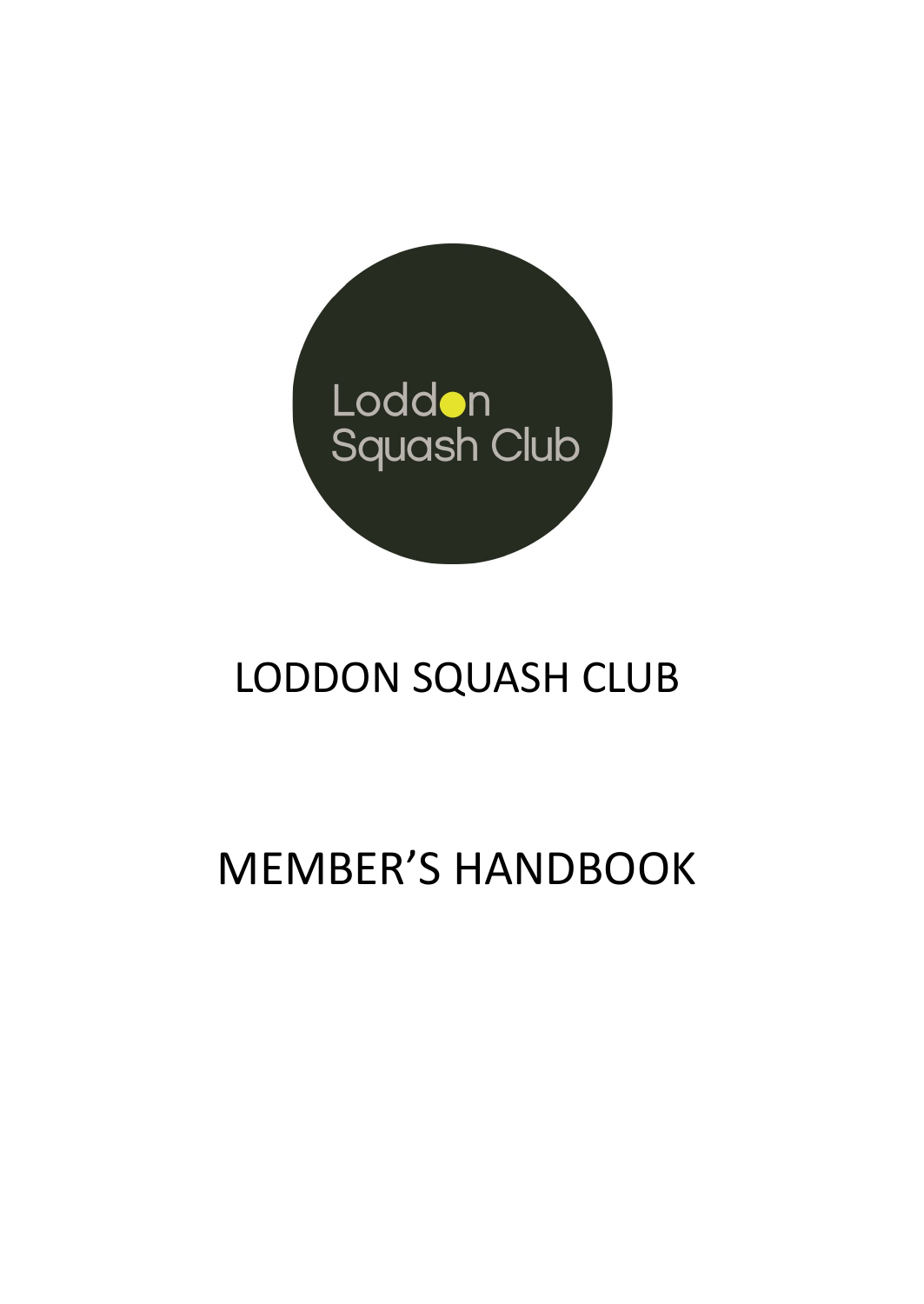#### **1. Introduction**

Welcome to Loddon Squash Club, we are happy to have you as new members. The court is thought to be one of the oldest in Norfolk having been built in 1929 and you can see the original drawings for the construction of the facility in the viewing gallery. We feel that the club is one of the friendliest about and that we offer an affordable opportunity to play one of the healthiest and most exciting sports there is. This handbook will give you all of the information that you need to enjoy the sport at Loddon Squash Club.

#### **2. Facilities**

Loddon Squash Club was refurbished fully in early 2015 and has two small changing rooms, showers and a toilet on the ground floor, as well as access to the squash court, and a viewing gallery and seating on the first floor.

On entering the building using the code provided to you when you joined, you will first need to activate the timer switch that governs the electrical system in the club. This is located to the right-hand side of the squash court door and looks like light switch with a green light above it. It will allow you to operate all of the internal lights and heaters, with the exception of the squash court lights which operate independently.

The club uses the Clubspark online booking system to manage court bookings. When your subscription is confirmed you will have access to the LSC Clubspark booking system, Please do remember to delete bookings if you can no longer play. You can find the website at https://clubspark.net/LoddonSquashClub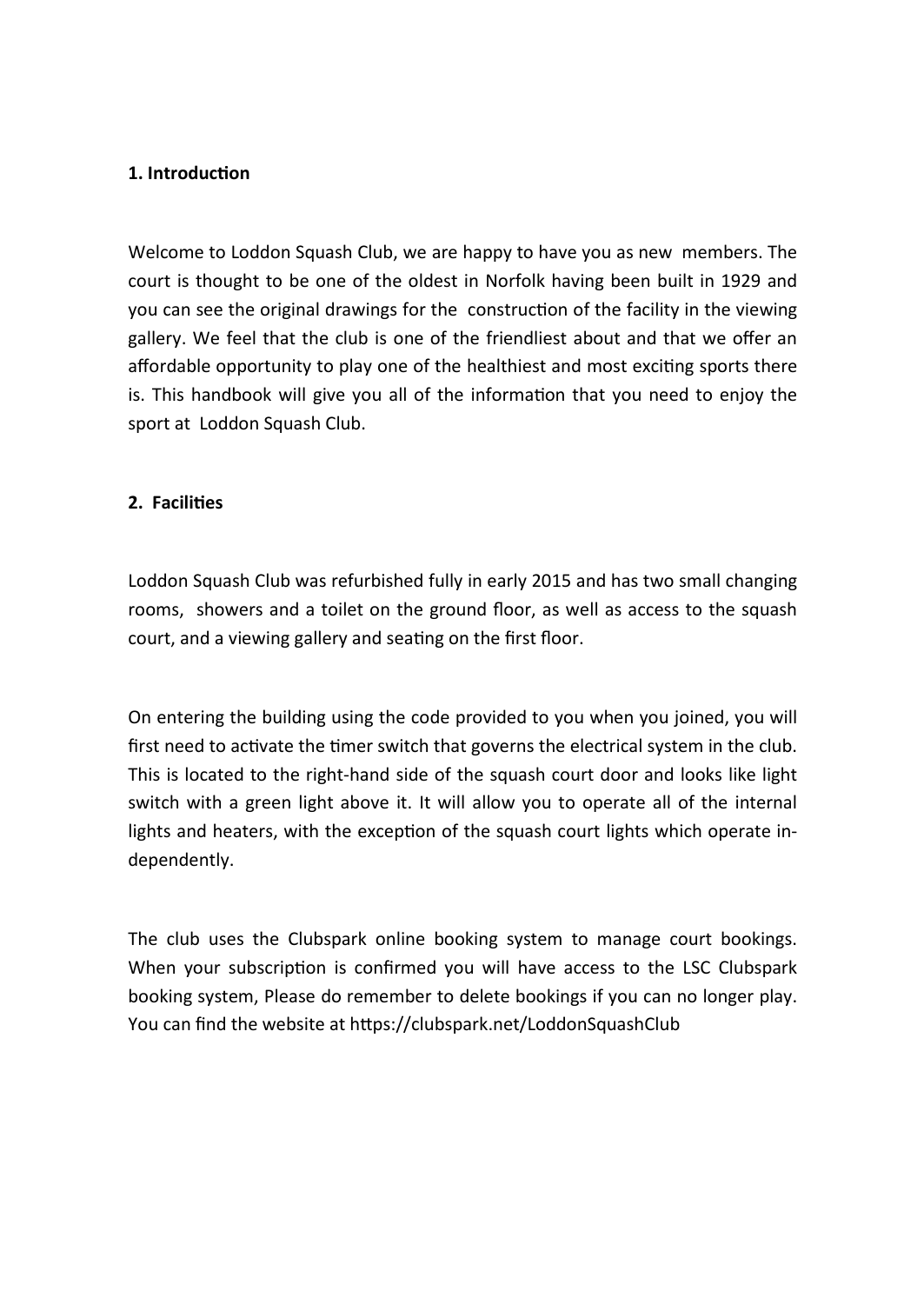To operate the squash court lights you will have needed to purchase a token from one of the following outlets in Loddon:

Loddon Seed and Feed

Loddon Doctors Surgery

The White Horse (Chedgrave)

Each token costs £5 and will give you 45 minutes playing time, which is very cheap compared to the nearest public courts in South Norfolk.

A number of automatic sensors control the temperature and humidity on the court—these will kick in if the court temperature is below a certain temperature, for example.

Please ensure that you wear light and/or non-marking indoor footwear when playing at the club to ensure that the playing surface remains in good condition. If you require clarification, please contact the committee on

loddonsquash@outlook.com

## **3. Committee**

The club is run and managed by a number of volunteers who give their time freely to allow members to benefit from use of the club. The committee consists of the following officers:

Chairman **Secretary** Treasurer Premises Officer Fixtures Secretary Ordinary Committee Members